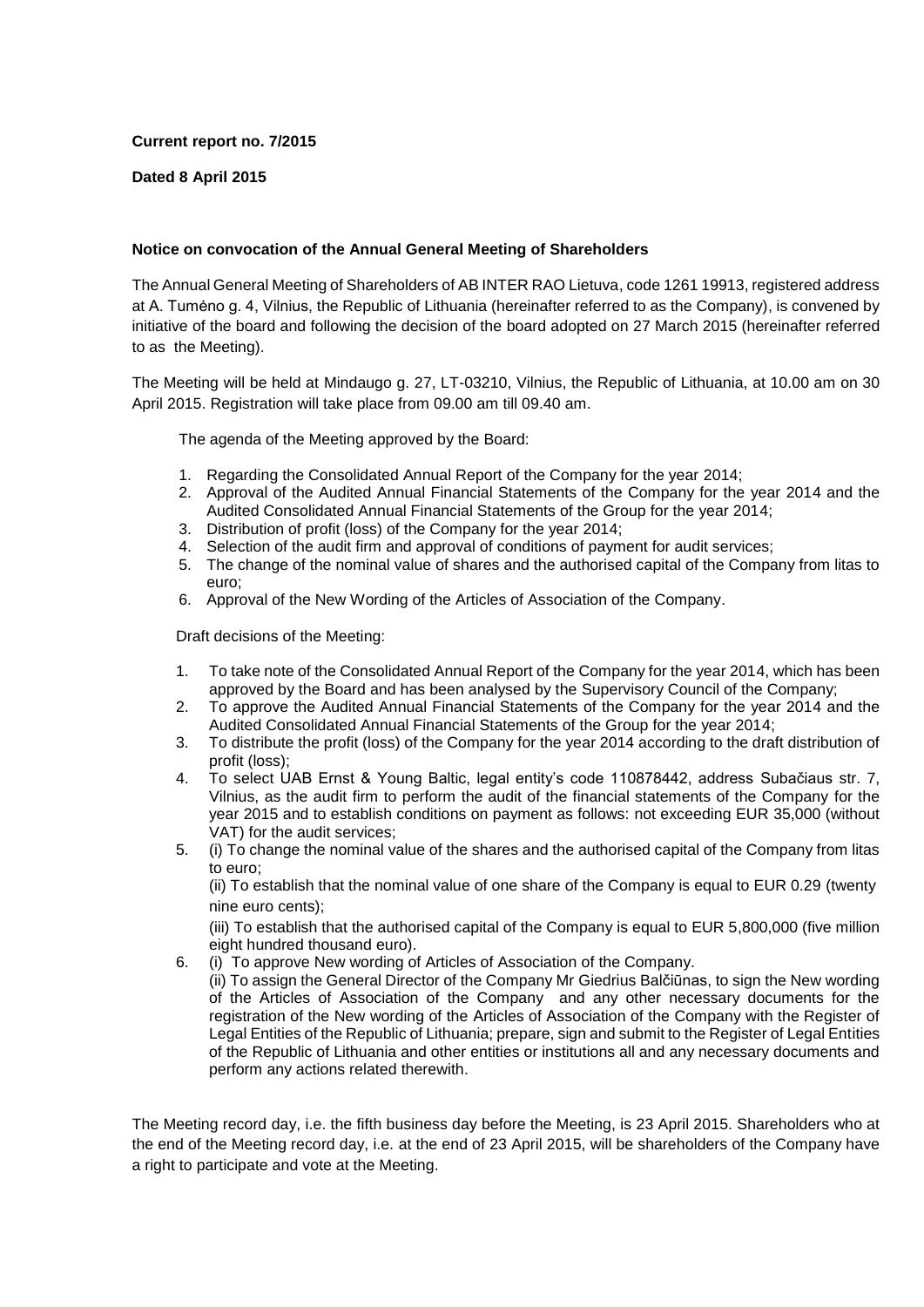Persons, who at the end of the tenth business day following the Meeting that will adopt a respective decision, i.e. on 15 May 2015, (rights accounting day) will be shareholders of the Company, shall have proprietary rights (to get dividends).

Shareholders who at the end of the Meeting record day will be shareholders of the Company have a right to participate and vote at the General Meeting of Shareholders personally or by proxy, or to be represented by the person with whom an agreement on the transfer of voting rights is concluded.

Shareholders of the Company that will hold the shares through securities accounts maintained by the participants of the National Depositary for Securities in Poland will be given the opportunity to participate in and vote at the Meeting either by proxy or personally, by requesting the participant of the National Depositary for Securities (i.e. brokerage firm where the shareholder holds its shares), to register him/her for the Shareholders. This request should be submitted before or on the Meeting record date.

A person attending the Meeting must present a person's identification document. A person who is not a shareholder must additionally present a document confirming his/her right to vote at the Meeting.

Each shareholder shall have a right to authorise another (natural or legal) person on his/her behalf to attend and vote at the Meeting. At the Meeting an authorised person shall have the same rights as would be held by the shareholder represented by him/her, unless the authorized person's rights are limited by the power of attorney. The authorised person must provide a power of attorney or a copy certified in the manner established by the laws. The Company does not establish special form of power of attorney.

A shareholder or a person authorised by him/her shall have a right to vote in writing in advance by filling in the General Voting Ballot. The sample of General Voting Ballot together with instructions is provided hereby and on the Company's website at [www.interrao.lt](http://www.interrao.lt/) under the heading For Investors. The General Voting Ballot, duly filled in and signed by the shareholder or an authorized person, and the document confirming the voting right (if any) must be submitted to the Company at A. Tumėno g. 4, Vilnius, the Republic of Lithuania in writing before the Meeting. If the shareholder so requests, the Company, no later than 10 days before the Meeting, must dispatch a General Voting Ballot by registered mail or present this against signature free of charge for a shareholder.

The Company is not providing the possibility to attend and vote at the Meeting through electronic means of communication.

Shareholders holding shares that grant at least 1/20 of all votes shall have the right of proposing to supplement the agenda of the Meeting. Proposal to supplement the agenda must be presented in writing by sending it to A.Tumėno g. 4, LT-01109 Vilnius, the Republic of Lithuania. The agenda will be supplemented if the proposal is received not later than 14 days before the Meeting. Together with the proposal to supplement the agenda of the Meeting draft decisions must be presented to the Company.

Shareholder holding shares that grant at least 1/20 of all votes shall have the right at any time before the Meeting or at the Meeting to propose draft resolutions on the issues already included or to be included in the agenda of the Meeting, to nominate candidates to the bodies of the Company, the audit company. The proposed draft decisions must be presented to the Company at A.Tumėno g. 4, Vilnius, the Republic of Lithuania.

The shareholders shall have the right to present questions related to the agenda issues of the Meeting in advance at A.Tumėno g. 4, Vilnius, the Republic of Lithuania by not later than 3 days before the Meeting. Responses of a general character shall be posted on the Company's website www.interrao.lt under the heading For Investors. The Company will not respond personally to the shareholder if the respective information is posted on the Company's website.

The shareholders could get familiarized with the documents possessed by the Company related to the agenda of the Meeting, including draft resolutions, and other documents to be submitted to the Meeting as well as to